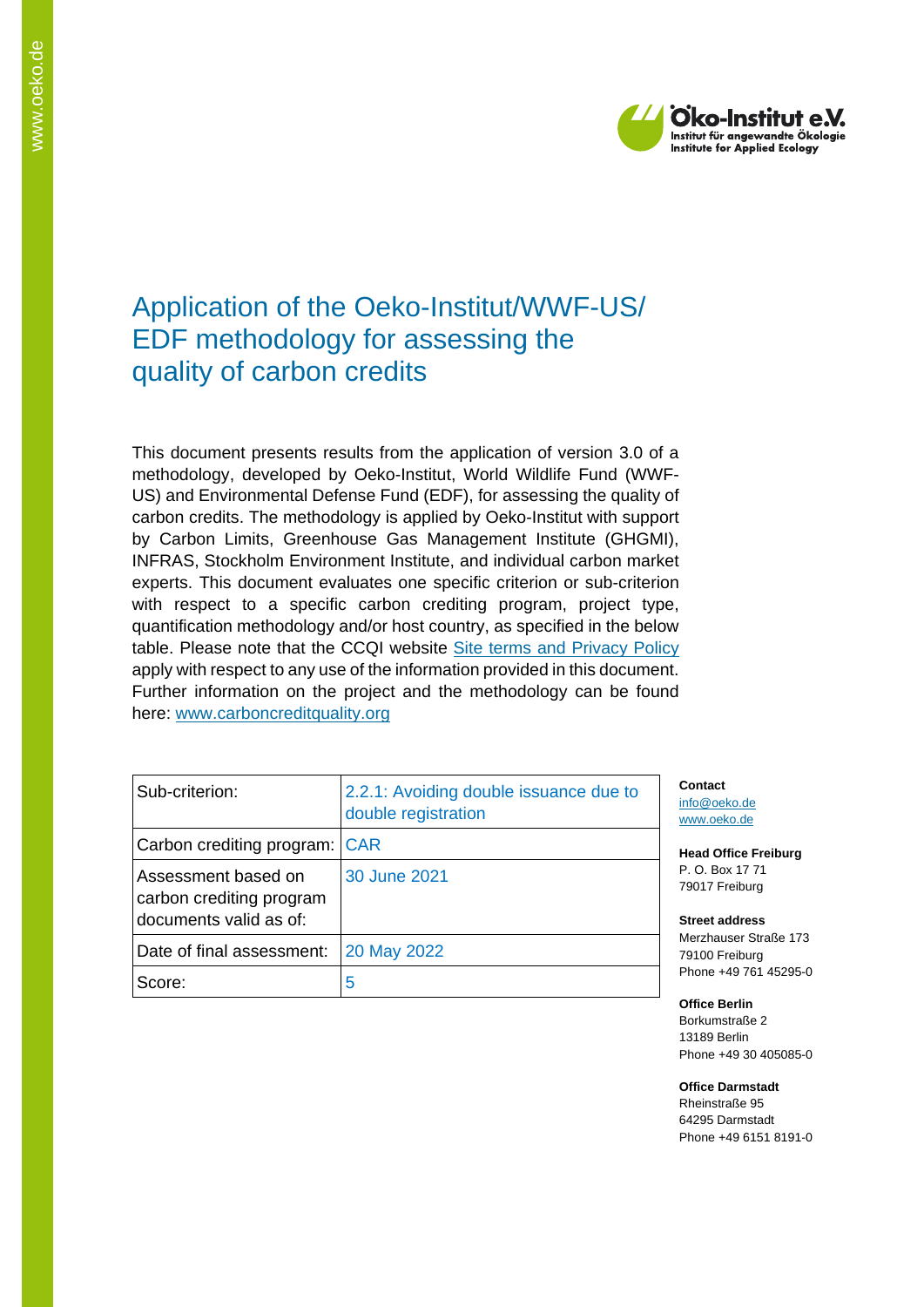# **Assessment**

# **Indicator 2.2.1.1**

# **Relevant scoring methodology provisions**

"The program has basic provisions in place which manages the transition of projects from one to another program and either avoids registration of the same project under two programs or, if double registration is permitted, has basic provisions in place to ensure that carbon credits for the same emission reductions or removals cannot be issued under the same program or must be cancelled under one program before they can be issued under another."

#### **Information sources considered**

1 Reserve Offset Program Manual, March 2021, available at [https://www.climateactionreserve.org/wp](https://www.climateactionreserve.org/wp-content/uploads/2021/03/Reserve_Offset_Program_Manual_March_2021.pdf)[content/uploads/2021/03/Reserve\\_Offset\\_Program\\_Manual\\_March\\_2021.pdf](https://www.climateactionreserve.org/wp-content/uploads/2021/03/Reserve_Offset_Program_Manual_March_2021.pdf)

# **Relevant carbon crediting program provisions**

Provision 1 Source 1, section 2.9: "Existing projects that have been registered with other carbon offset programs may be transferred to the Reserve if they meet, and are successfully verified against, the Reserve's protocol requirements, and if they meet the project start date requirements detailed in Section 2.4.3. Such projects must submit a Registry Project Transfer Form, available for download at http://www.climateactionreserve.org/how/program/documents/. The Registry Project Transfer Form requires additional information and documentation to determine the status of the project and any offset credits issued for it under other programs.

> The project developer must also provide the Reserve with a signed Project Transfer Letter before CRTs for that project are issued by the Reserve. The letter must be sent to the administrator of the other program where the project was registered, confirming that no further emission reductions or removals for the project will be verified or registered under the other program.

> Transferred projects are considered pre-existing projects and thus are able to register more than 12 months of data during their initial verification with the Reserve (see Section 3.4.2). Transfer projects are also subject to contiguous reporting, which means that a project's initial verification period with the Reserve must be contiguous with the end of the last verification period under the program from which the project is transferred.

> The crediting period for a transferred project will be reduced by the length of time that has elapsed since the project start date, as defined by each protocol.

> Note that while projects can be transferred from another program to the Reserve, previously issued credits from another program cannot be transferred to the Reserve. Furthermore, projects that generated offset credits in the past but were never registered on a carbon offset registry cannot be registered with the Reserve."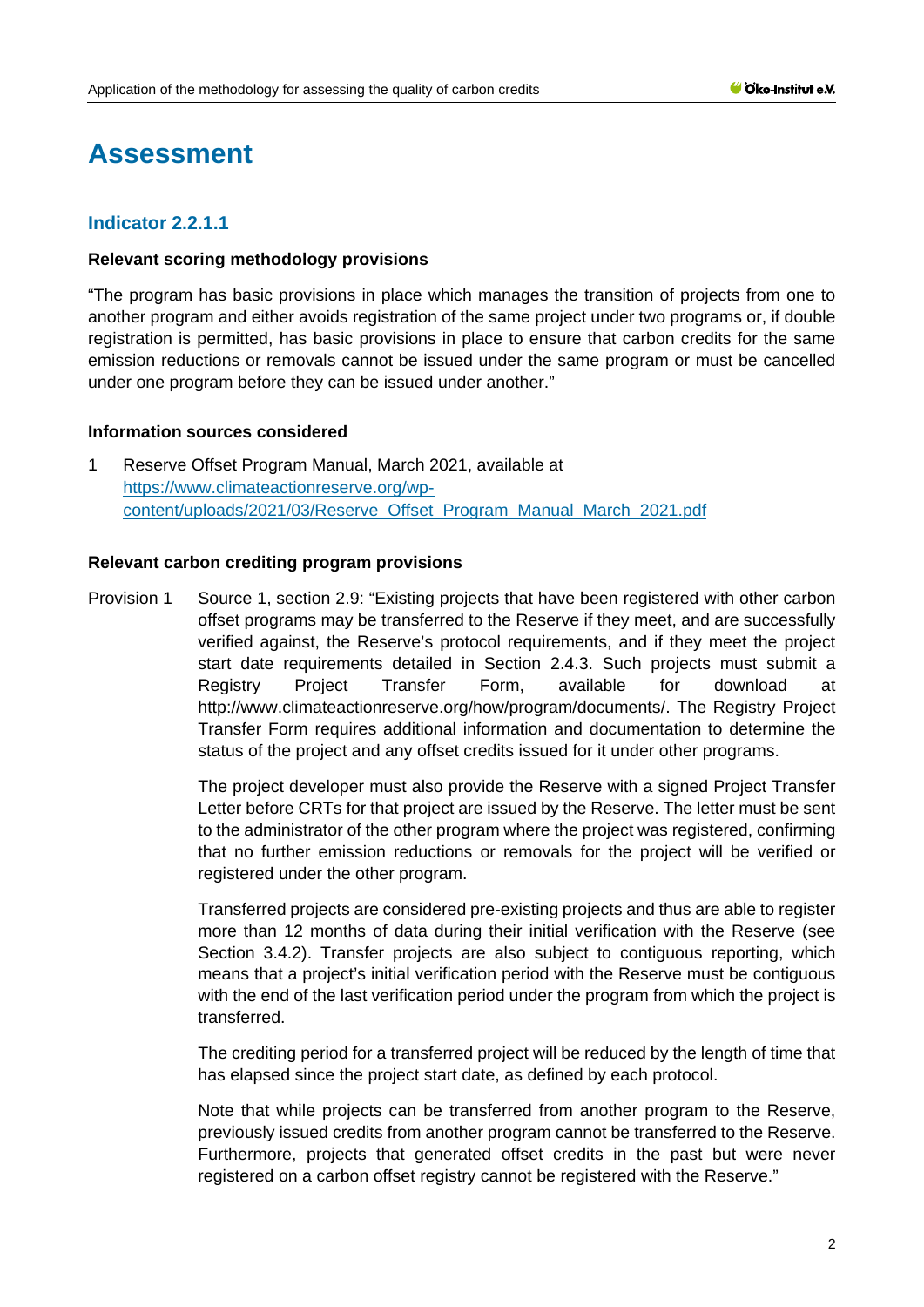Provision 2 Source 1, section 2.9: "When a project is submitted for listing with the Reserve, staff conduct a review of other carbon project registries to ensure that the project is not seeking GHG credits for a concurrent period of time."

# **Assessment outcome**

Yes (2 Points).

#### **Justification of assessment**

The above documentation specifies that the indicator is fulfilled.

# **Indicator 2.2.1.2**

# **Relevant scoring methodology provisions**

"The program also requires legal attestations from project owners which confirm that they have not and will not request issuance of carbon credits for emission reductions or removals from more than one program."

# **Information sources considered**

- 1 Restrictive Covenant and Project Implementation Agreement for forest projects, available at [https://www.climateactionreserve.org/wp-content/uploads/2009/03/Updated-Final-PIA-with-](https://www.climateactionreserve.org/wp-content/uploads/2009/03/Updated-Final-PIA-with-Exhibits-and-Recordation-Cover-Page_10-19-12.pdf)[Exhibits-and-Recordation-Cover-Page\\_10-19-12.pdf](https://www.climateactionreserve.org/wp-content/uploads/2009/03/Updated-Final-PIA-with-Exhibits-and-Recordation-Cover-Page_10-19-12.pdf)
- 2 Reserve Offset Program Manual, March 2021, available at [https://www.climateactionreserve.org/wp](https://www.climateactionreserve.org/wp-content/uploads/2021/03/Reserve_Offset_Program_Manual_March_2021.pdf)[content/uploads/2021/03/Reserve\\_Offset\\_Program\\_Manual\\_March\\_2021.pdf](https://www.climateactionreserve.org/wp-content/uploads/2021/03/Reserve_Offset_Program_Manual_March_2021.pdf)
- 3 Reserve Attestation of Title, available at: <https://www.climateactionreserve.org/how/program/documents/>

#### **Relevant carbon crediting program provisions**

- Provision 1 Source 1, section 12.a.8: "As of the Effective Date, Forest Owner does hereby represent and warrant that […] Forest Owner has not registered any portion of the Property, the Forest Project, or any enterprise on the Property that is similar to the Forest Project simultaneously with the Reserve and another entity or organization that tracks credits, benefits, emissions reductions, offsets and allowances attributable to the sequestration and reduction of carbon dioxide and GHGs".
- Provision 2 Source 1, section 12.b.2: "For the Duration of the Term, Forest Owner does hereby covenant to and with the Reserve that […] Forest Owner shall not register any portion of the Property, the Forest Project, or any enterprise on the Property that is similar to the Forest Project simultaneously with the Reserve and another entity or organization that tracks credits, benefits, emissions reductions, offsets and allowances attributable to the sequestration and reduction of carbon dioxide and GHGs".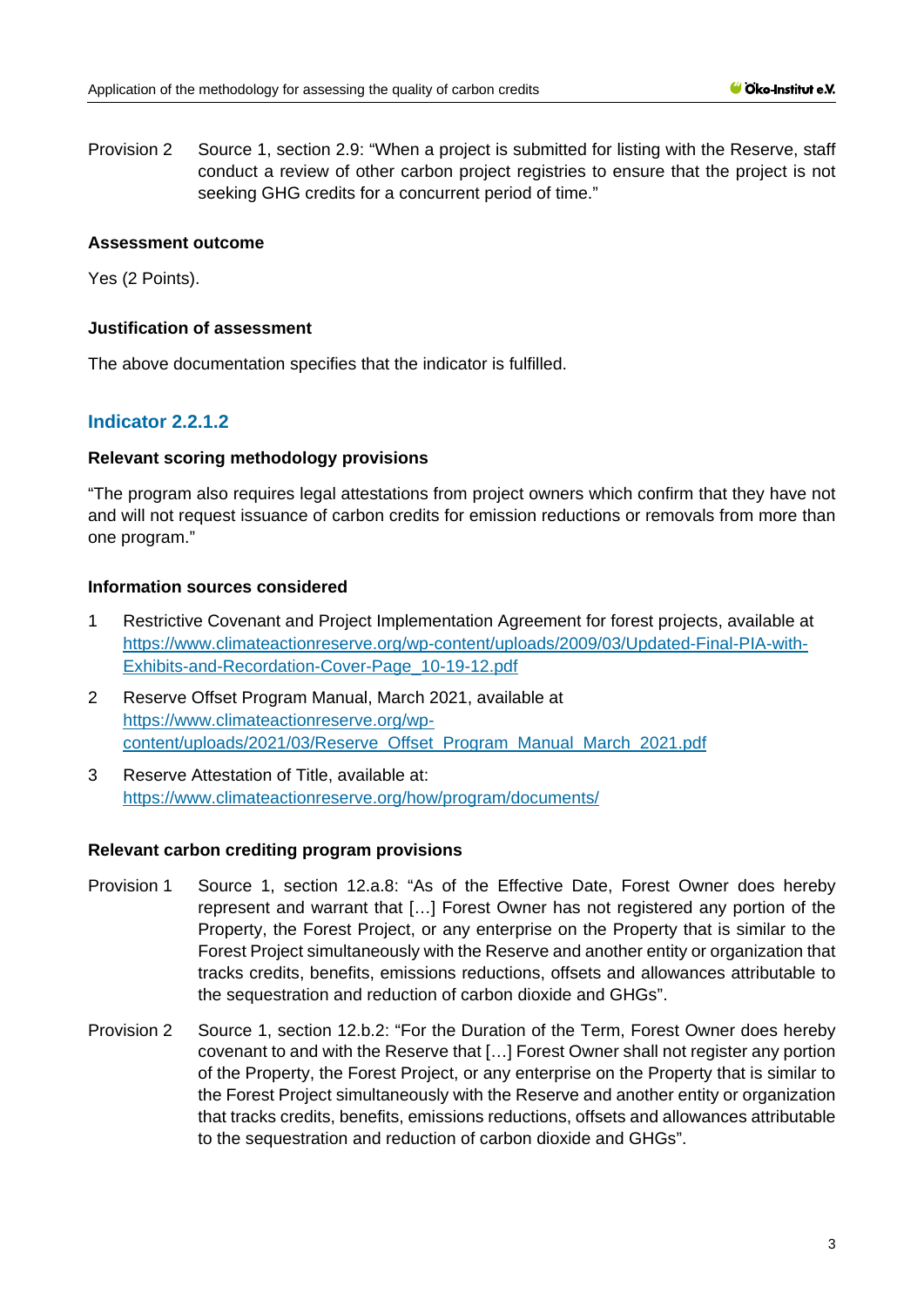- Provision 3 Source 2, section 3.3.6: "All project developers must submit a signed Attestation of Title form indicating that they have exclusive ownership rights to the GHG reductions or removals associated with the project and for which the Reserve will issue CRTs. In addition, the project developer agrees that ownership of the GHG reductions or removals will not be sold or transferred except through the transfer of CRTs in accordance with the Reserve Terms of Use policies".
- Provision 4 Source 3: "Neither the Project Reductions nor any Project CRTs have been or will be registered with, reported in, or held, transferred or retired via any emissions registry or inventory other than the Reserve (except as to Project Reductions represented by Other Project Credits) or registered with the Reserve under a different project title or location".

# **Assessment outcome**

Yes (1 Point).

# **Justification of assessment**

Provisions 1 to 3 specify that the indicator is fulfilled. Developers of forest projects need to sign a Project Implementation Agreement including the above provisions in order to register a project with CAR. Additionally, all project owners must sign a legal Attestation of Title prior to each registration (Provision 3). Through this form they attest, and thus accept liability, that the relevant emission reductions are not registered in any other program, or in the Reserve under another project (Provision 4).

# **Indicator 2.2.1.3**

#### **Relevant scoring methodology provisions**

"The program also conducts checks, or requires validation and verification entities to verify, that already registered projects have not, and will not, be issued carbon credits in any other programs for emission reductions or removals for which the program is also issuing carbon credits (unless the credits have been cancelled under other programs prior to reissuance under the current program)."

#### **Information sources considered**

- 1 Verification Program Manual, February 2021, available at [https://www.climateactionreserve.org/wp](https://www.climateactionreserve.org/wp-content/uploads/2021/02/Verification_Program_Manual_February_2021.pdf)[content/uploads/2021/02/Verification\\_Program\\_Manual\\_February\\_2021.pdf](https://www.climateactionreserve.org/wp-content/uploads/2021/02/Verification_Program_Manual_February_2021.pdf)
- 2 Reserve Offset Program Manual, March 2021, available at [https://www.climateactionreserve.org/wp](https://www.climateactionreserve.org/wp-content/uploads/2021/03/Reserve_Offset_Program_Manual_March_2021.pdf)[content/uploads/2021/03/Reserve\\_Offset\\_Program\\_Manual\\_March\\_2021.pdf](https://www.climateactionreserve.org/wp-content/uploads/2021/03/Reserve_Offset_Program_Manual_March_2021.pdf)

#### **Relevant carbon crediting program provisions**

Provision 1 Source 1, section 4.6.1.6: "The verification body must confirm that the project developer has signed the Attestation of Title and is the owner of full, legal and